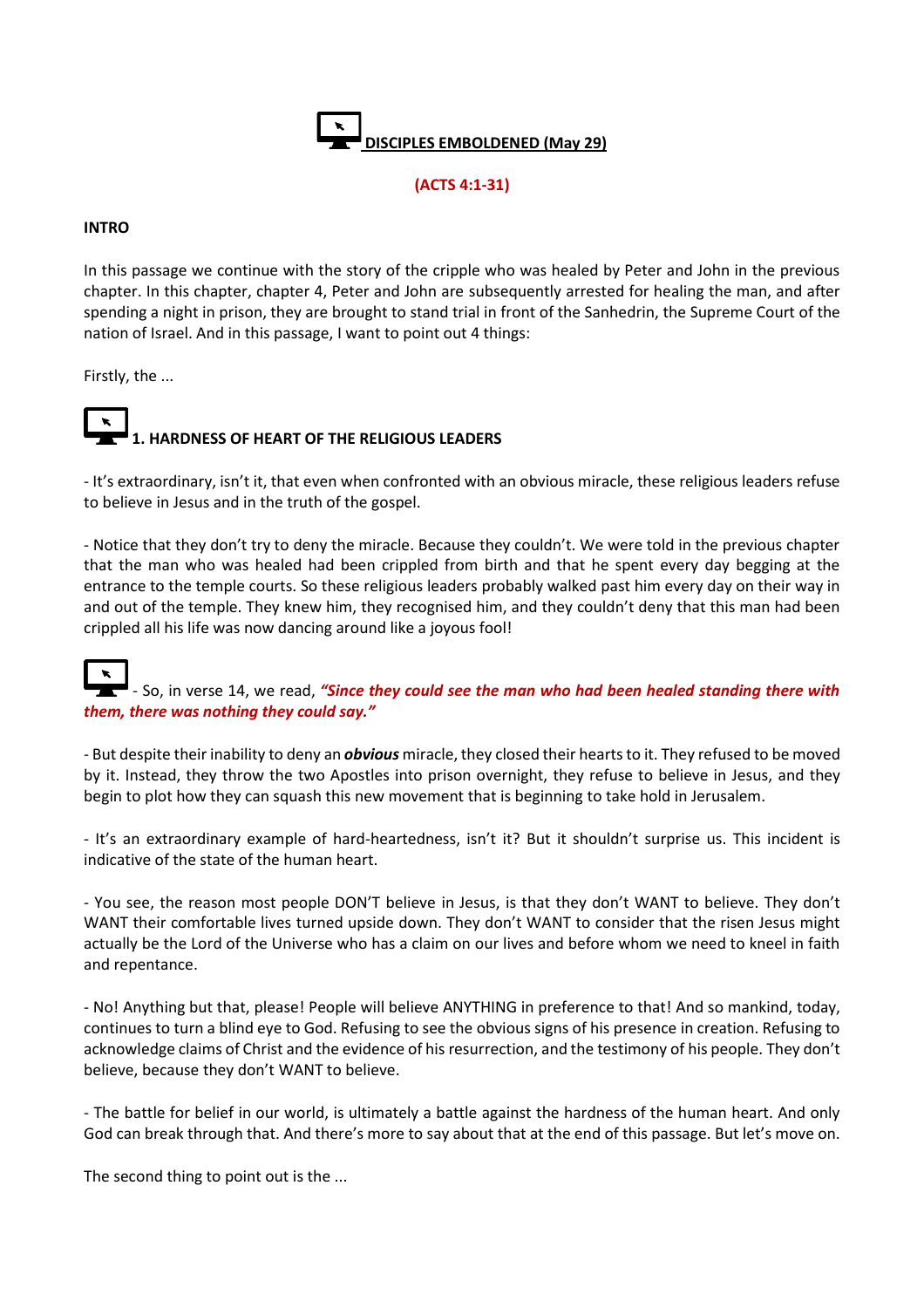# **2. BOLDNESS OF THE APOSTLES**

- Peter and John are brought before Sanhedrin. Now, the Sanhedrin consisted of a court of 71 judges, and they

met in a section of Temple precincts known as  $\overline{I}$  the Chamber of Hewn Stone – a large, vaulted side chamber of the Temple. The high priest was seated at the head of the chamber and 35 Sanhedrin members were seated along one side facing in, and 35 were seated along the other side facing in – a bit like the chambers in our State and Federal Parliaments. And the two Apostles would have been made to stand in the middle, facing the high priest.



- The high priest then asked them, **"By what power or what name did you do this?"** (referring to the healing of the crippled man). The question was designed to self -incriminate, because Deuteronomy 13:1-5 states that anyone who does a miraculous sign designed to lead people into worshipping another god should be put to death.

- So, Peter and John's lives are very much at stake here. They are in grave danger.

- And remember, Peter has previously failed to testify for Jesus, at Jesus' own trial. On that occasion, Peter denied Jesus 3 times, and ran away in fear. But this is a very different Peter now. Peter has been filled with the Holy Spirit at Pentecost. He is born again now – transformed by the power of God. And here again, in this situation, we are told that Peter is once again, filled with the Holy Spirit as he begins to speak. Not that he receives more of the Holy Spirit, but simply to mean that the Holy Spirit now grips him, and emboldens him, and inspires his words.

- And his words are incredibly bold. Because you see, while it is the intention of the Sanhedrin to put Peter and John on trial here, Peter, in an act of incredible bravery, now puts them on trial! He turns it around and points the finger at them!

- **Firstly,** he points out how ridiculous it is that he and John are being put on trial for an act of kindness and mercy shown to a poor crippled man ( that's in verses 8-9).

- **Secondly,** he moves on very quickly to talk about Jesus: the Son of God - the Saviour of the world who died for sin, rose again, is at work in the world today and who alone can offer salvation (verses 10-12). There's a great summary of our Gospel message, folks – it's all about Jesus! Let's make sure we always get that right.

- **And then thirdly**, and incredibly boldly, in verse 10 Peter points the finger at these religious leaders and tells them that they are guilty of putting Jesus to death – of murdering the Messiah, God's Son, the Saviour of the world. He confronts them with their hard-hearted rebellion against God and effectively points out their need to repent.

- We need to take a lesson from Peter here. The Gospel message has always got to include pointing out mankind's sinfulness – our rebellion against God – and our need to repent. Because until people become convicted that they are NOT right with God, they will never understand their need of a Saviour.

- The reason why many people in society are apathetic about God (if they believe in him at all) is that they think they are living good enough lives to be accepted into heaven. They think they're probably safe. "**I'm OK. No problem here. I don't need any kind of saviour."**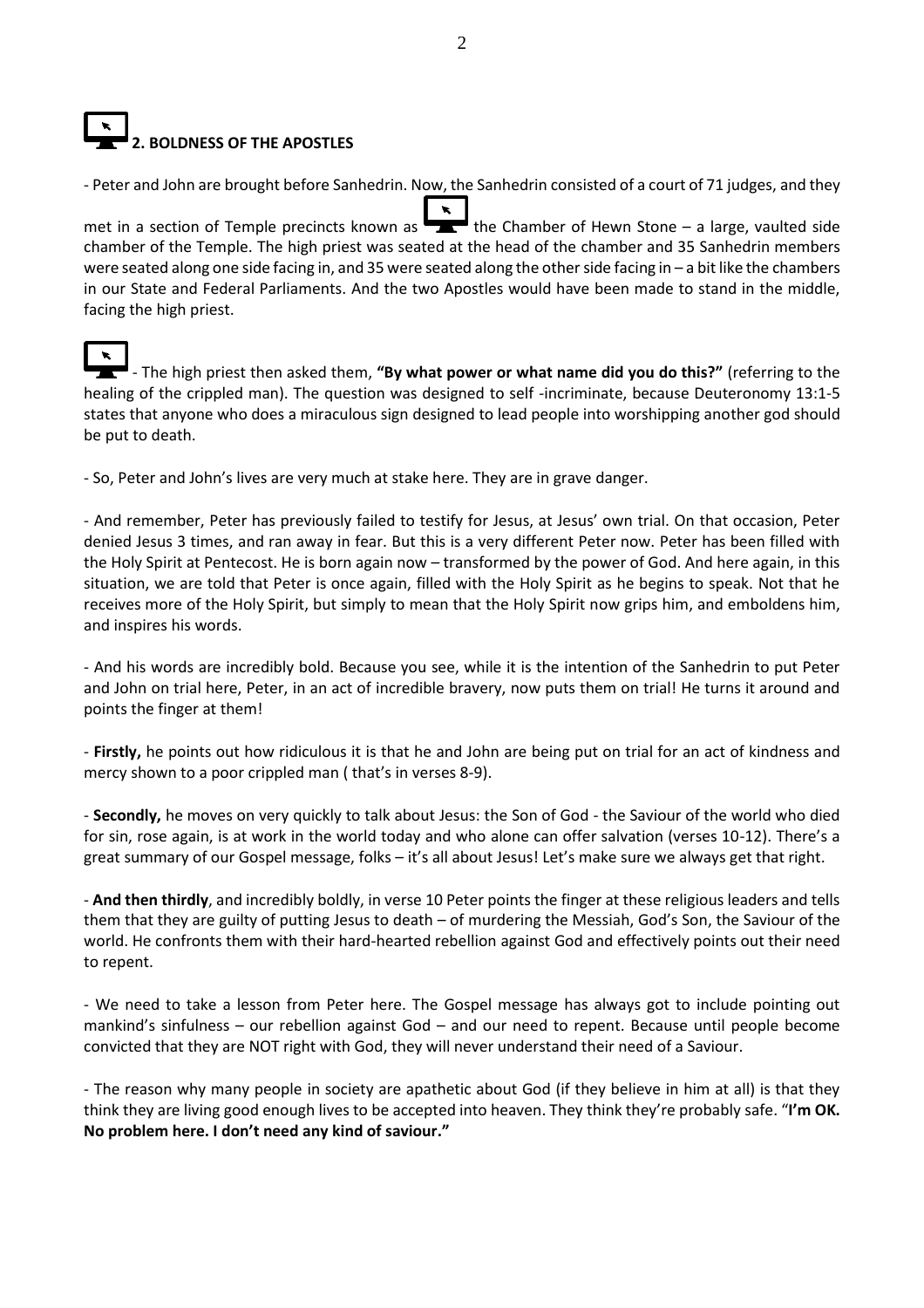- Oh yes you do! You have a huge problem! You break God's commands every day of your life! And unless something is done about it, when your life is over you will stand before God's judgment seat with literally thousands of transgressions against your name and be found guilty of rebelling against your creator!

- You see, the Gospel, the message of salvation through Jesus, of complete forgiveness through the sacrifice of Christ on the cross for our sins, only becomes meaningful if we understand how desperately in need of forgiveness we all are in the first place! People won't accept a Saviour until they understand they need to be saved!

- And so, Peter points his proverbial finger at these self-righteous, self-justified religious dudes and says – *"You guys are in big trouble! You have rebelled against God Almighty, and you'd better do something about it! It's you guys who are really on trial here, not me and my buddy!"*

- It's an incredibly brave thing to do. And we all need to be similarly brave as we testify for Jesus today. To a world that maintains, "*Nothing to see here! We're all good, thanks,*" the Gospel message is, "*No, you're not.*  You're in desperate trouble and you need to turn to the Saviour." And folks, you and I need to be brave in saying that.

- Going back to Peter and John, they are eventually released with a dire warning to stop preaching in Jesus' name (verse 18). But even as they are released, with this dire warning hanging over their heads, listen to these remarkable words by Peter and John in reply in verse 19 and 20,:

*"Which is right in God's eyes: to listen to you, or to him? You be the judges! <sup>20</sup>As for us, we cannot help speaking about what we have seen and heard."*

Does that inspire you? It inspires me. They effectively say to the supreme court which has just ordered them to stop preaching,, "*Nope! Not gonna happen. We're not gonna stop preaching. We've got to obey God, not you. Whatever the cost."*

- Once again, it's incredibly brave. And it's incredibly inspiring. May God give us the same courage and faithfulness in the face of whatever forces might be pitted against us now and in the future. May he help us to be faithful to the truth even though the whole world turns against us.

# **3. PRAYERS OF THE DISCIPLES**

- After their release Peter and John report back to the believers and relay the very serious threats now mounting against them and the whole church. And so the believers gather together for a prayer meeting (verse 23 and following).

- Notice, please, that prayer is their **FIRST** response. They don't form a committee. They don't start planning action steps and strategies. They go straight to God and pray for his miraculous intervention.

- Notice also the content of their prayer. They start with praise and adoration of God, including an acknowledgment of God's complete sovereignty. That goes for some time - (that's in verses 23-28).

And then, in verse 29 they pray, *"Now, Lord, consider their threats and enable your servants to speak your Word with great boldness".* And this is very significant! I want you to notice what they DON'T pray for.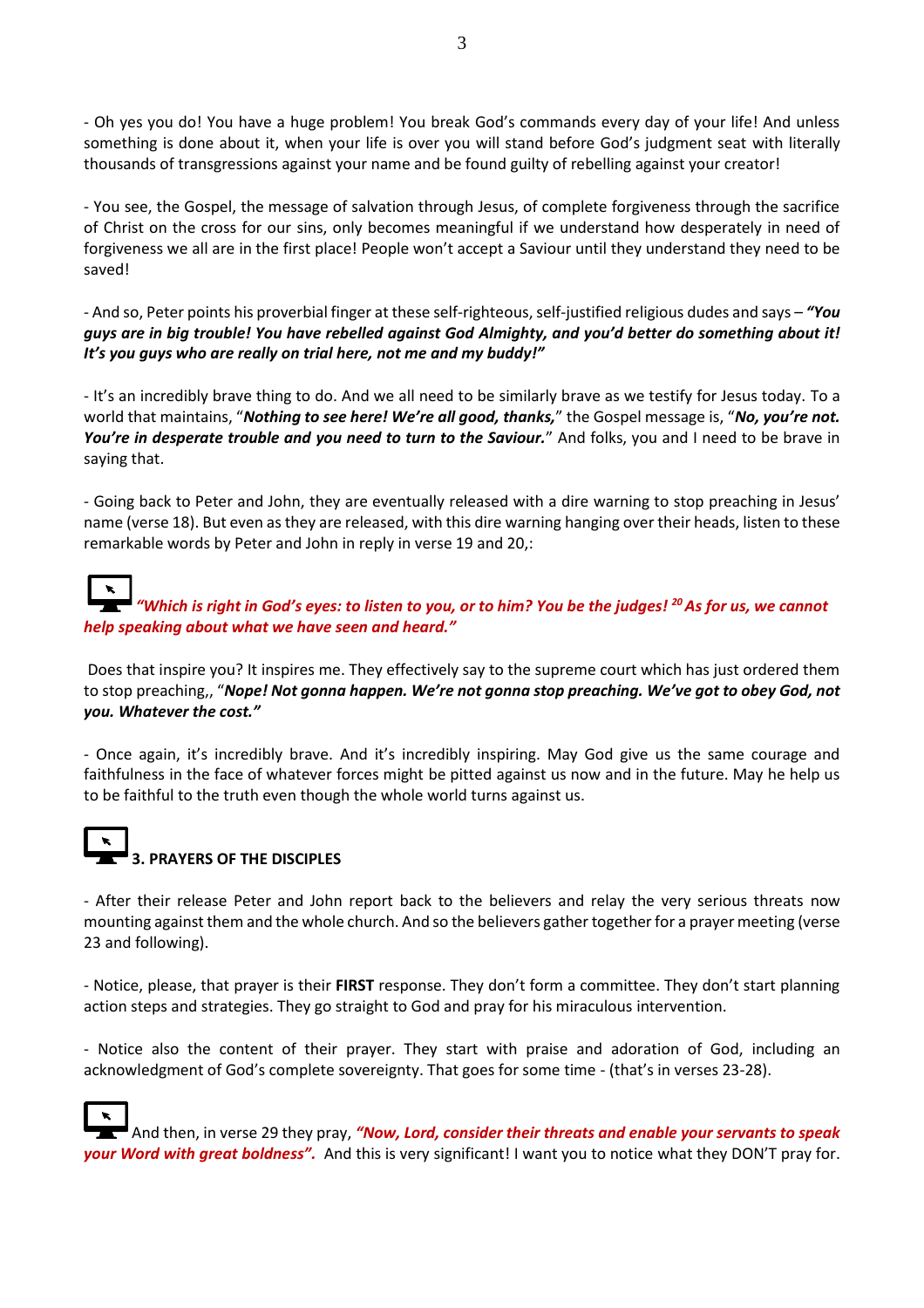They **DON'T** ask for God's protection. They don't pray, *"Please Lord, keep us safe. Protect us from harm."* No. They pray, *"Lord, make us bold! Give us courage! Help us to KEEP proclaiming your Word courageously!"*

- Then in the next breath, in verse 30, they dare to pray for God's miraculous power to work in and through

them. *"Stretch out your hand to heal and perform signs and wonders through the name of your holy servant, Jesus."*

- Wow! That's a bit forthright, isn't it? A bit presumptuous? Apparently not. Because God answered their prayer – both immediately and in an ongoing way.

- Immediately, the place where they were praying was shaken by the power of God, and they all experienced a fresh filling or upwelling of the Holy Spirit within them (verse 31). Wow! I would love to have been in that prayer meeting!

- And then God continued to answer that prayer in an ongoing way, as we'll see in subsequent weeks, as God worked amazing miracles in and through them to bring more and more people to faith in Jesus.

- Let me ask you: Do you want to see revival in your community? In your church? Do you want to see a steady stream of people who turn back to the living all-powerful God and place their faith in Jesus as Saviour and Lord? Then we must pray! We must ask for the miraculous outpouring of God's Holy Spirit upon our communities. Because conversion is a miracle that only God can do. And so prayer must be our first and our highest priority. More important than all our outreach strategies and plans, we must call upon the power of the living God to open hearts and transform minds and lead people to faith in the Saviour.

- How are your church prayer meetings going? Let's rally the troops! Let's turn up! Let's get serious about this! Let's join our voices together! Let's take up Jesus' offer to ask and seek and knock on the very doors of heaven. Let's do our part, that we might see God do his!

# **4. THE UNSTOPPABLE NATURE OF THE GOSPEL**

1. These early disciples refused to stop preaching about Jesus, despite the most dire threats upon their lives. And throughout the book of Acts, the church continues to grow, despite more arrests, despite more threats, despite eventual terrible persecution and the martyrdom of many Christians. In fact, in the not too distant future from this point in Acts, hundreds and even thousands of Cns end up being put to death. But through it all, the church continued to grow. It became an unstoppable force that continues to this very day.

- You see, here's the thing. You can arrest people, but you can't arrest the Gospel. It is the very *power of God for the salvation of everyone who believes*. It is God's unstoppable force for growing his kingdom and rescuing people for eternity.

- And throughout history, the gospel has always prevailed, through persecution, political parties, wars, chaos, book burnings, imprisonment and martyrdom. The Gospel, once unleashed in the world, is God's unstoppable force.

- Jesus said, *"I will build my church and the gates of hell will not prevail against it" (Matt 16:18).* That has proven to be true throughout history and it will continue to be true until he returns in glory to take us home.